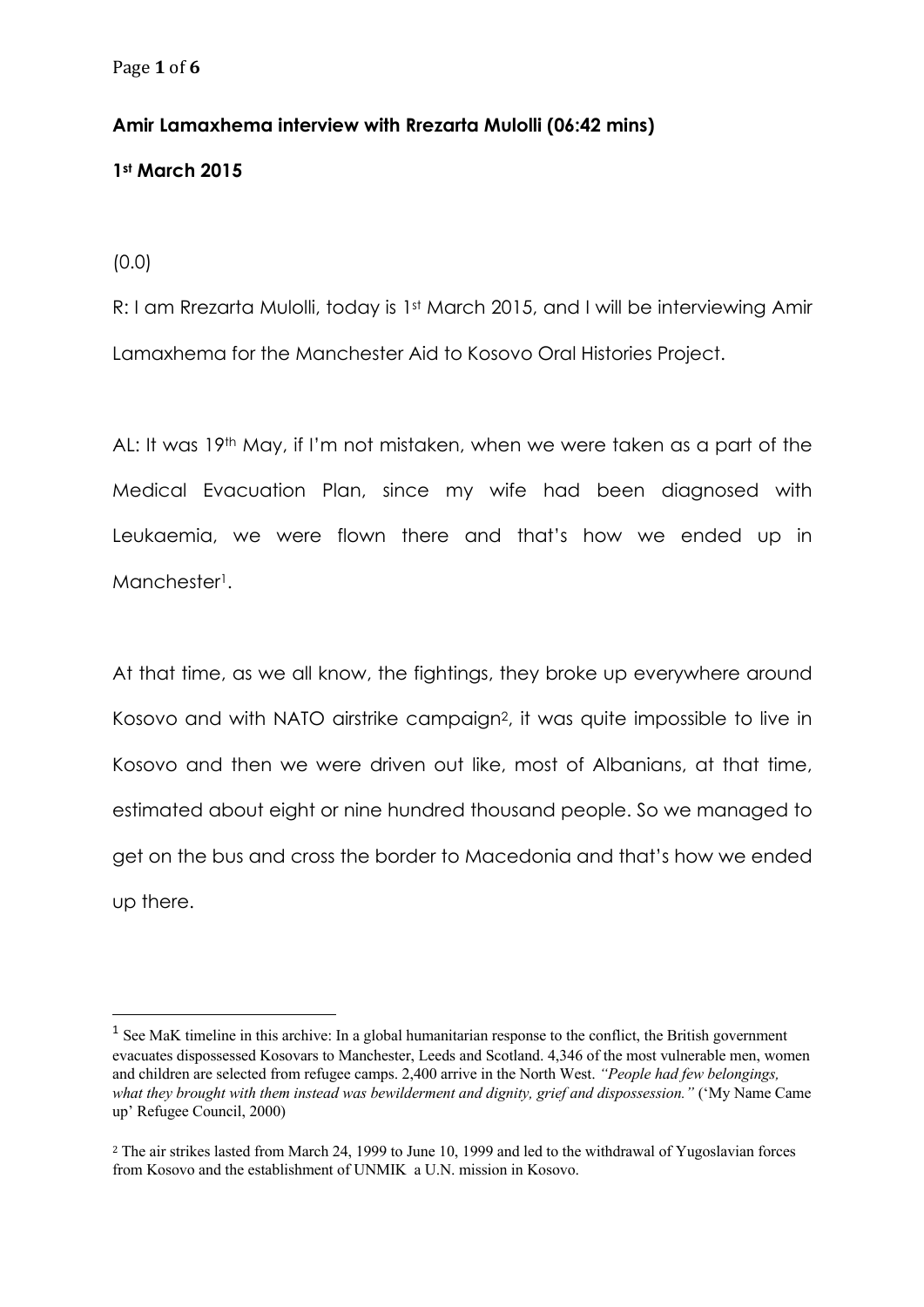(0:59) My late wife, she was in Tetovo hospital [across the Macedonian border] and while I was running up and down to find some help, it was a team of British doctors who had visited her and they offered help, so that's how we ended up there. So I guess it was their choice, not our choice, to choose the town.

(1:14) When we arrived, first of all we were taken at a small reception centre in, I believe it was in Wythenshawe, and then after all the medical check-ups and necessary information that we had given; pictures were taken; our IDs were prepared and then we were taken to Lake District, Cumbria. Actually, it was a smaller place called the Barrow-in-Furness.

(01:15) When we went there, in Barrow-in-Furness, it was a school and then there were two rooms where people had, I mean locals had donated their unwanted things, like clothes and footwear, so that's how, how we got the stuff, because we had nothing with us, you know.

For me it was not so difficult because I could speak some English and then, I don't know about the rest, translation services. They were offered right the way from the beginning when we ended up at that reception centre<sup>3</sup>. So it was no problem whatsoever. Also, my sister, who was with me, she could speak English, so for my family, in particular, it was no big deal.

<sup>&</sup>lt;sup>3</sup> Meadow Court, empty sheltered accommodation for the elderly had been prepared in Hale Barns, Trafford. See Cllr David Acton, leader Trafford MBC, recording in this archive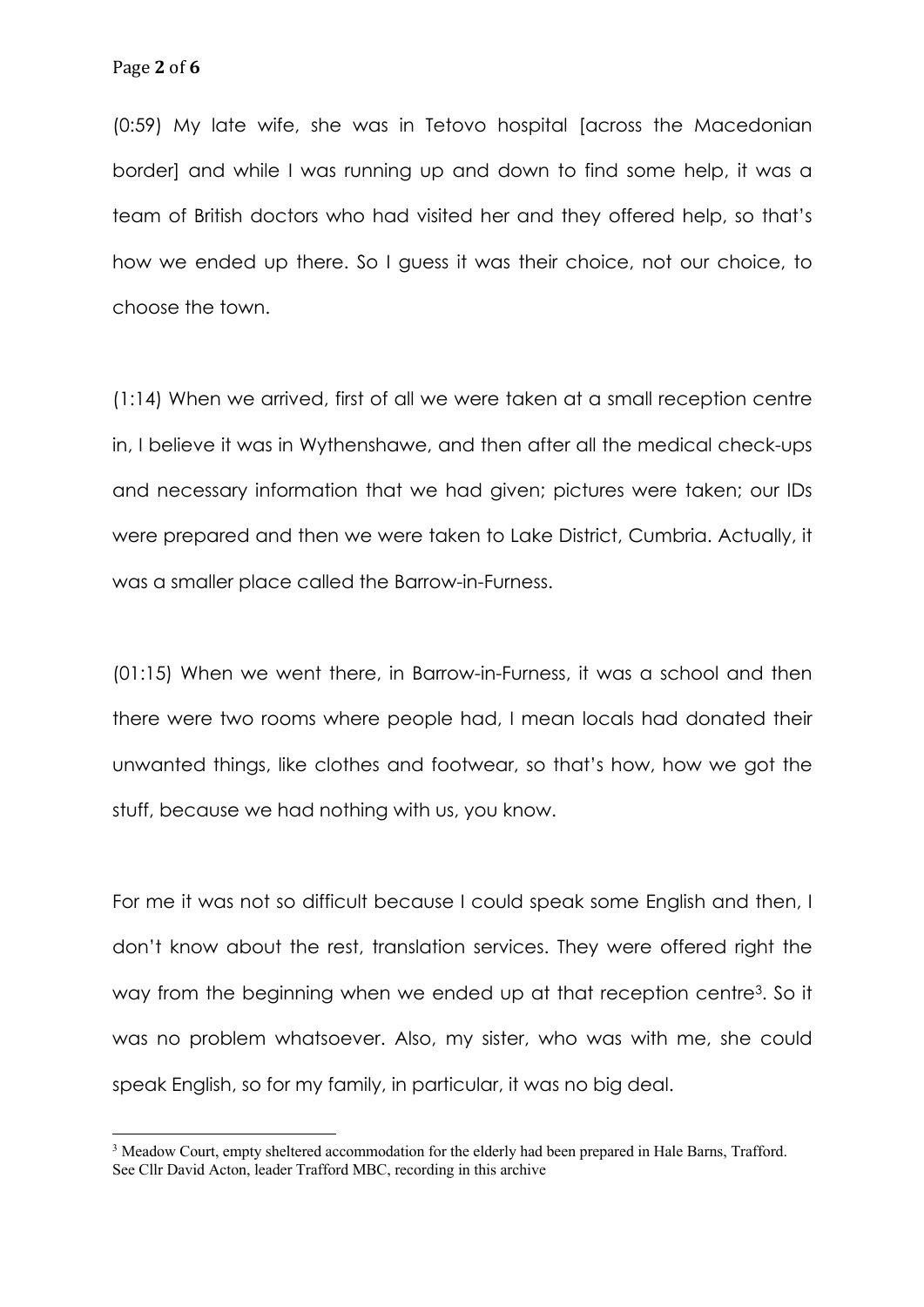My parents and my in-laws - they were there as well - and, initially, we were taken at that school. It was modified with beds and stuff, and then after two days we were taken to Manchester.

(2:40) My first contact with other Kosovars was after two days because I had to go straight to Manchester Royal Infirmary with my wife. And later on, I went at the reception centre in Hale, of Altrincham, and that was my… the first time I met other Kosovar refugees who were there one week before we went there.

I didn't work as an interpreter, but after a period of time, Social Services, they did not offer any more translation services for Kosovars there so I, voluntarily, I assisted some families in their day to day needs, you know.

(3:20)Each family had its own tragic story so basically, whoever you met, whoever you spoke to, they had really bad moments to tell and their histories were pretty much the same.

(3:40)I had an opportunity to join a local football club thanks to the **Reverend Bruce Thompson4** from Methodist Church. So I even trained with the lads for a few weeks. But it wasn't meant to be as I had to attend to my wife at the

<sup>4</sup> Rev Bruce Thompson recording included in this archive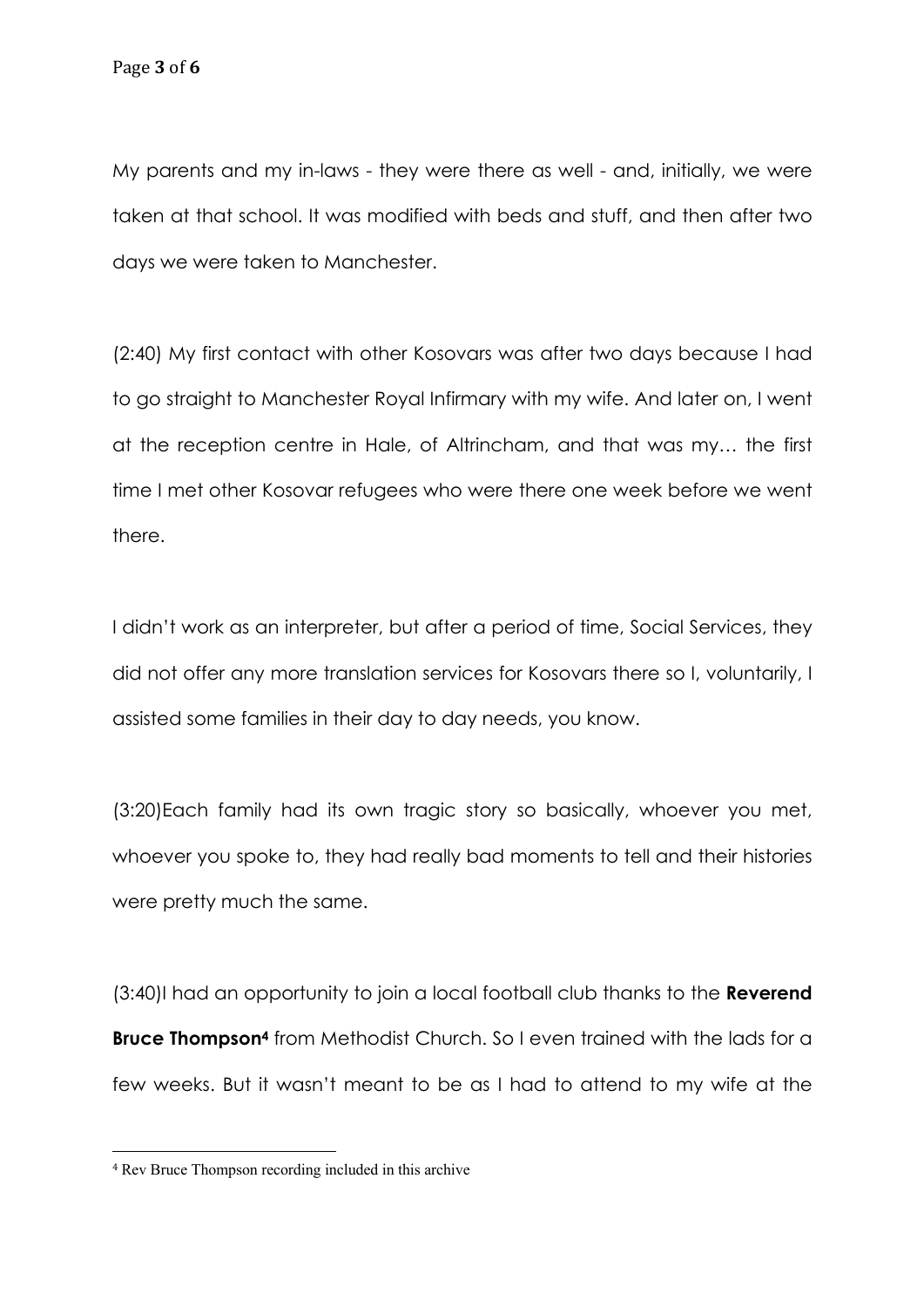hospital. So I met people at the football club, Altrincham Football Club, people around the reception centre, and the locals, the neighbours… so made a lot of friends. That cannot be described, 'cause since the very beginning they would attend everybody. They tried to assist us with… when you really wanted to go somewhere, everybody were helpful. And we simply cannot forget that.

(4:14) Apart from the bitter history of mine, with illness and losing my wife, everything else it was brilliant, starting from the hearty welcome that they had prepared for us… kindness of ordinary people, of the community there: absolutely everything.

(4:29) Losing somebody you love, somebody you have been, you know, together since you were teenagers. That is the worst thing, you know. And there are bitter memories every time you look back to that period of time. So that was kind of the black spot of all this history.

(4:49) When I decided to return back to Kosovo? Well when we took my wife's body back to Kosovo for funeral then, at that time, my parents, they had lost everything. Our flat was totally looted: things were taken away. And then I saw that there were many opportunities in my home town because there was a camp Bonstill [Bondsteel], an American military base, opened and there were a lot of jobs. There were a lot of jobs there available. So with my English, I thought that I could get a job and support my parents who had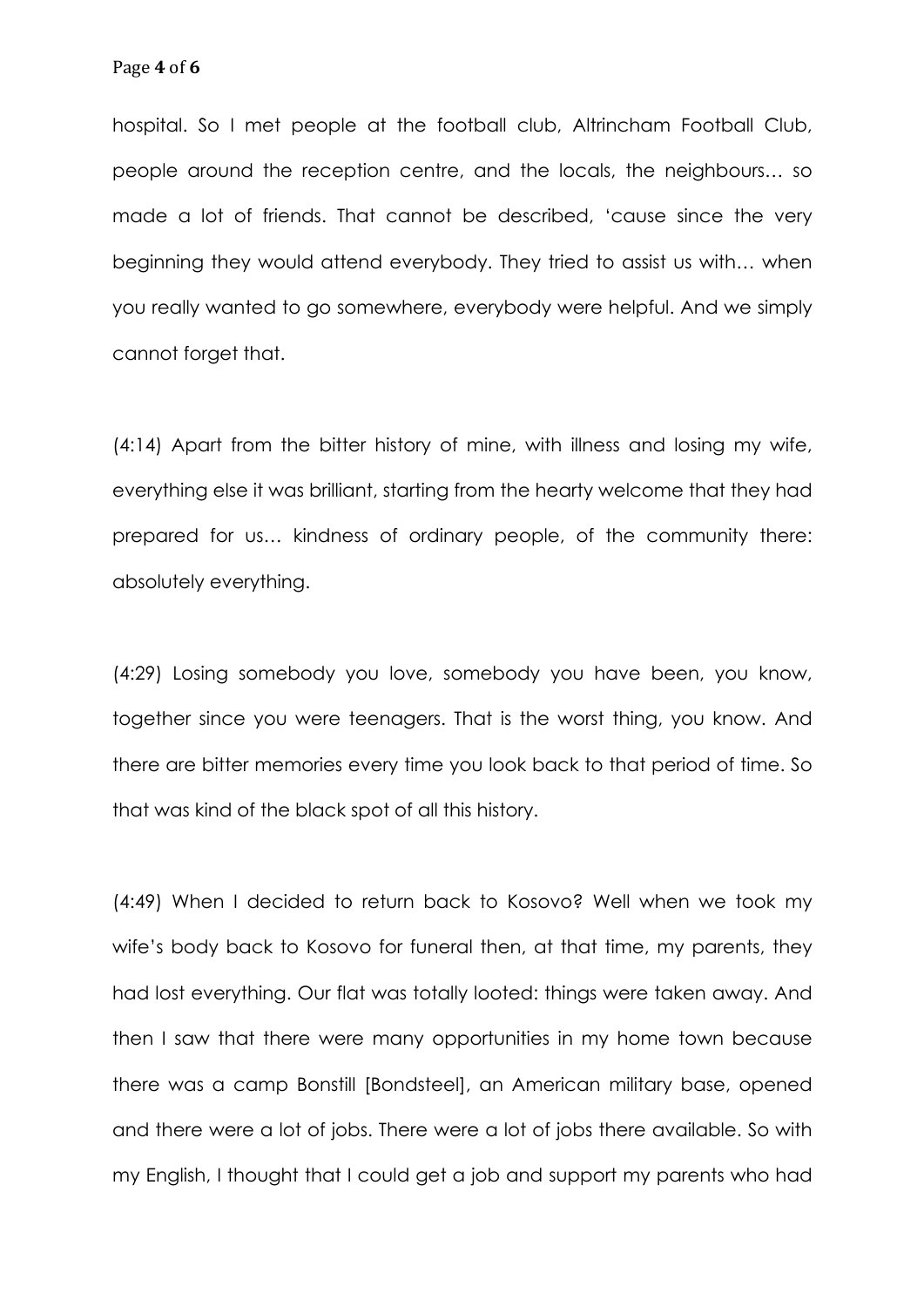lost their jobs at that time, or, actually, they were not working. So that's how I decided to return back and start to rebuild my life from the beginning. I returned back, actually, after my wife's funeral I returned back to England; I had to sort out some things. And then I decided to return back for good on February 17th of 2000.<sup>5</sup>

(5:40) It was quite different. There were no military forces of Serbia, and police forces. There were NATO soldiers all over. People were getting back from where... from other places where they had been expelled. So life was starting to build up slowly and people were getting back. So it was a totally different situation compared to a couple of months before when we had to flee on, on train, cramped: everybody. So it was new beginning. It was strange feeling but it was a good feeling.

I started working for United Nations Police Mission in Kosovo 'til 2009 and then I switched to EULEX, Law Mission. So currently I'm working for this mission.

*(*6:28) *Is Kosova home?*

<sup>5</sup> See timeline in this archive: From July 26 1999 flights of returnees in the IOM Kosovo Voluntary Assisted Return Programme leave the UK. The Liberation creates conditions for the return of the evacuees though some 60% of housing stock is completely destroyed or very damaged. Many want to return to Kosovo to rebuild their homes and lives. IOM organises 32 flights enabling 2,906 Kosovo Albanians to quickly return. In Manchester many refugees, including children, need long term medical help due to injury.